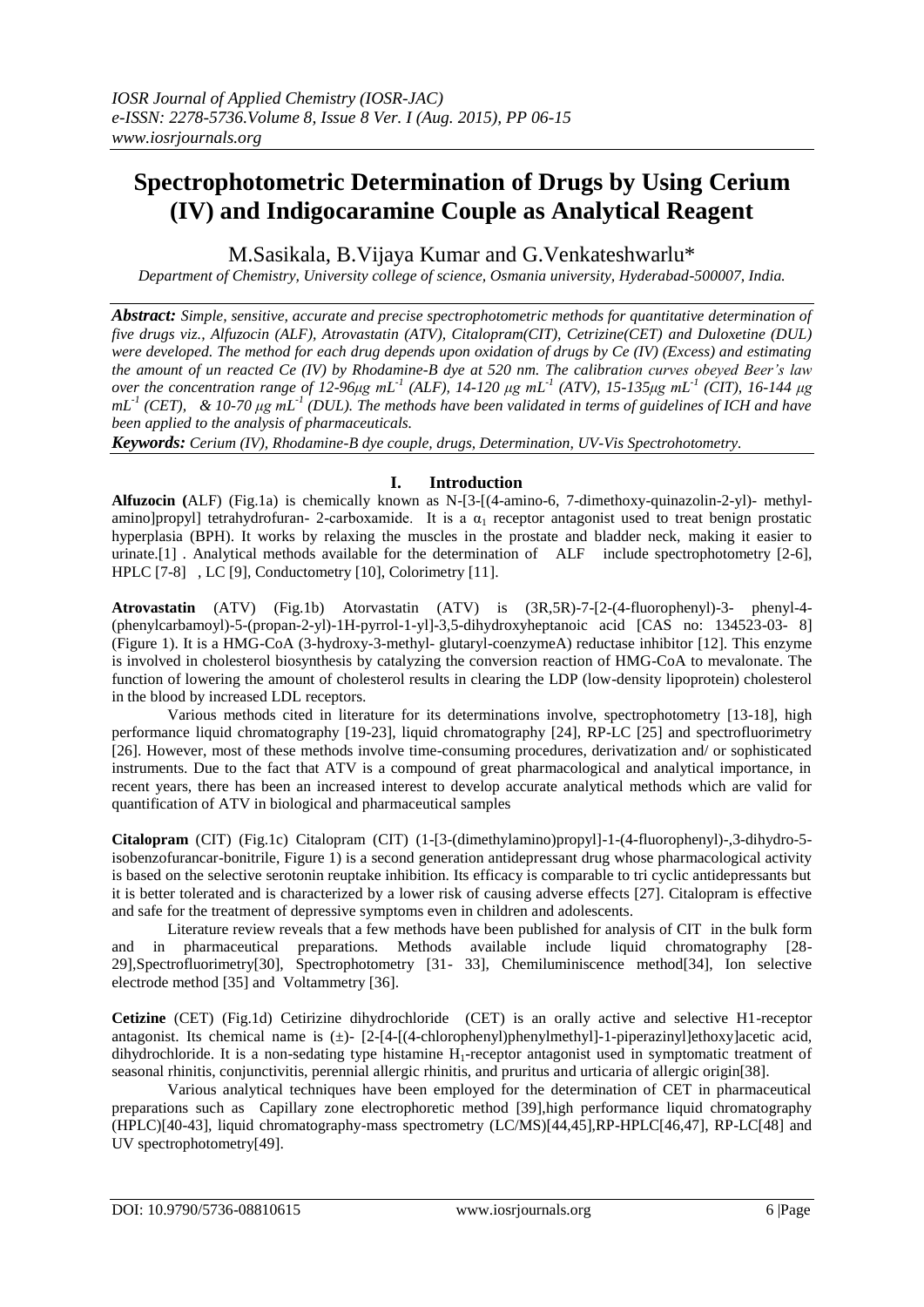**Duloxetine** (DUL) (Fig.1e) is chemically known as (+)-(S)-N-Methyl-3-(naphthalen-1-yloxy)-3-(thiophen-2-yl) propan-1-amine. The main uses of duloxetine are in major depressive disorder, general anxiety disorder, urinary incontinence, painful peripheral neuropathy, fibromyalgia, and chronic musculoskeletal pain associated with osteoarthritis and chronic lower back pain. [50]. several techniques have been reported in the literature for the determination of DUL in pharmaceuticals and in biological samples include HPLC [51-58], UPLC [59],Spectrofluorimetry[60],Vis-Spectrophotometry[61] and UV-Spectrophotometry [62] in pharmaceuticals and in biological samples.

## **About The Method**

Cerium (IV) is a good oxidizing agent like  $KMnO_4$ ,  $K_2Cr_2O_7$  etc., it has been used for quantitative determination of drugs based on the oxidation of drugs. The spectrophotometric methods involved addition of excess Ce (IV) and un reacted cerium is estimated by suitable dyes, viz., Rhodamine-B, Methyl Orange, Safranin-O and Xylene cyanol. We report Indigo Carmine dye is suitable for estimation of unreacted Ce (IV) absorbance at 520 nm.

## **Experimental**

## **Apparatus**

Spectral and absorbance measurements were made on a Elico 210 double beam spectrophotometer, Systronics 117 spectrophotometer and also on ELICO 159 UV-VIS single beam spectrophotometers using quartz cells of 10 mm path length. A Dhona 200 single pan electrical balance is used for weighing the samples.

## **II. Materials And Methods**

All reagents used were of analytical-reagent grade and distilled water was used throughout the investigation.

## **Cerium (Iv) Solution**

Cerium (IV) sulphate  $(CeSO<sub>4</sub>.2H<sub>2</sub>O, 99.9 %$  pure) was prepared by dissolving 750 mg of chemical (Merck, Mumbai, India) in  $2 \text{ N H}_2$ SO<sub>4</sub> with the aid of heat and filtered using glass wool and diluted to 250 ml with the same acid and cerium is standardized by Ferrous Ammonium Sulphate uses Ferroin indicator. The solution was then diluted appropriately with 2 N H<sub>2</sub>SO<sub>4</sub> to get working concentrations of 4.0x 10<sup>-3</sup> M (0.25%).

## **Indigocaramine Dye**

A 1000 μgmL<sup>-1</sup> stock standard solution was first prepared by dissolving accurately weighed 112 mg of dye (Sigma-aldrish, 90% dye content) in water and diluting to volume in a 100 mL calibrated flask. The solution was then diluted 5.0-fold to get the working concentration of 200 μgmL-1

## **Sulphuric Acid**

Prepared by diluting the concentrated acid (Merck, Mumbai, India, and Sp. gr. 1.84, 98.0 %) with water appropriately to get 2 N acid.

## **Preparation Of Drug Solution**

Standard drug solution (200  $\mu$ g mL<sup>-1</sup>) was prepared by dissolving 20 mg of drug with distilled water to the mark in 100 mL standard flask. The stock solution was diluted appropriately to get the working concentration.

## **Procedure**

Aliquots containing 1.6 - 56.00  $\mu$ g mL<sup>-1</sup> of drug were transferred into a series of 10 mL standard flasks using a micro burette. To this, 1 mL of Ceric Ammonium Sulphate followed by 1 mL of  $2N H_2SO_4$  and contents were shaken well. After 30 minutes, 1 mL of 0.02% Rhodamine-B dye was added to the flask. Then contents were shaken well and diluted up to the mark. The absorbance of each solution was measured at 520 nm against the corresponding reagent blank.

# **Assay of Drug Pure Sample**

To the test the accuracy and precision of the methods developed pure sample solutions containing drug in the Beer's Law limit were chosen. For this study12-96 $\mu$ g mL<sup>-1</sup> (ALF), 14-120  $\mu$ g mL<sup>-1</sup> (ATV), 15-135 $\mu$ g mL<sup>-1</sup> <sup>1</sup> (CIT), 16-144 μg mL<sup>-1</sup> (CET), & 10-70 μg mL<sup>-1</sup> (DUL) have been taken. (Table 1) To each of the solution 1 ml of 250  $\mu$ g mL<sup>-1</sup> of cerium, 1 mL of 2 N of H<sub>2</sub>SO<sub>4</sub> were added and the un reacted cerium is analyzed as described above using Rhodamine-B dye.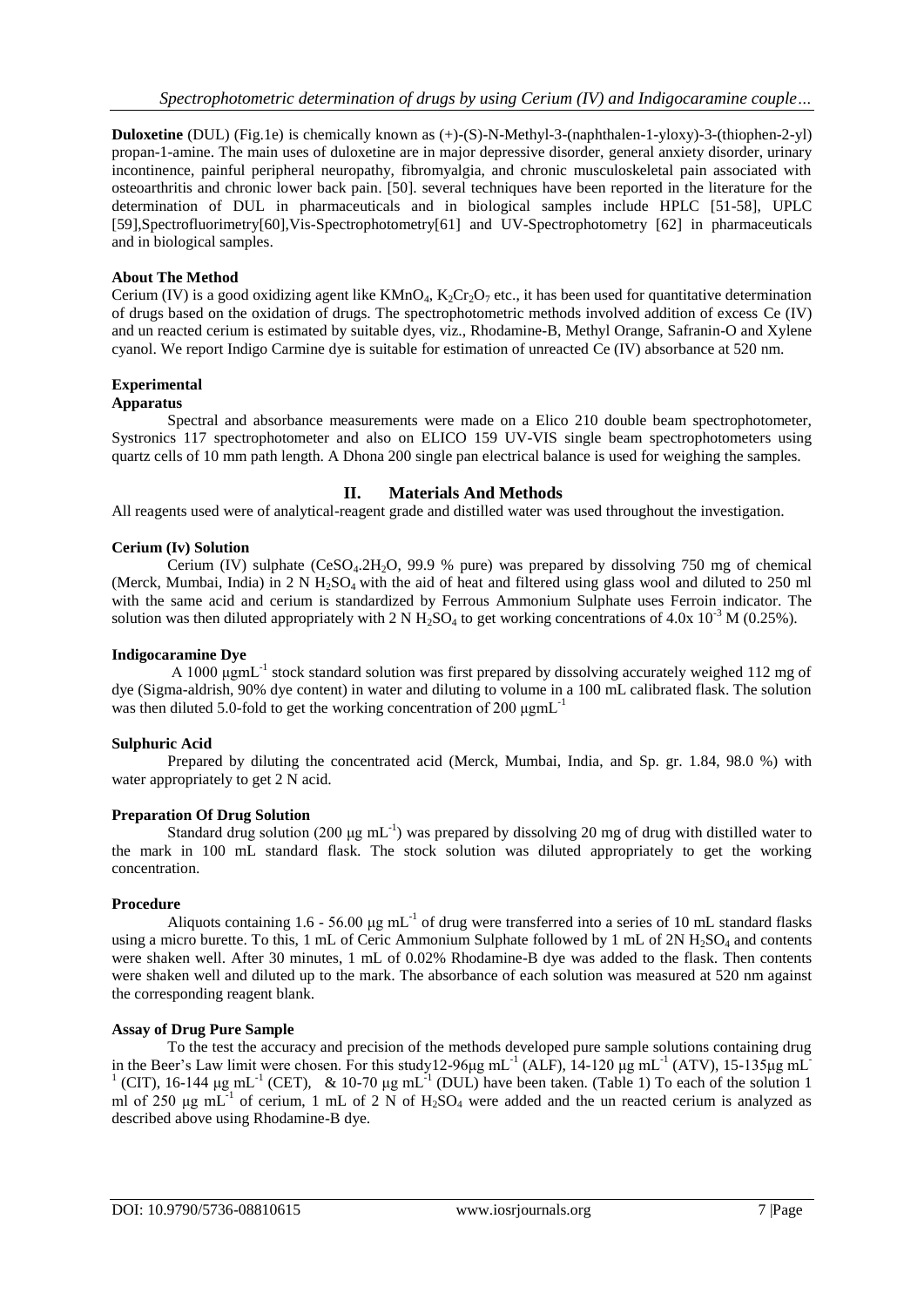## **Procedure for Analysis Of Pharmaceuticals Alfuzocin**

Ten tablets of Alfoo were weighed accurately and powdered. The powder equivalent to 50 mg was transferred into a 100 ml volumetric flask, containing a mixture of distilled water (`10.0 ml) and HCl (2.0 ml) . The flask was shaken for 5 mints and the solution was filtered using whatmann No.41 filter paper and further diluted with water to obtain working standard solution.

# **Atrovastatin**

Five tablets (X-Pil, 20 mg) were weighed and grounded. The powder equivalent to10mg Atrovastatin was stirred well with methanol, sonicated about 30 minutes. The solution was filtered through Whatmann filter paper in a 100mL volumetric standard flask, the residue was washed well with methanol for complete recovery of the drug, and methanol was evaporated. The residue was dissolved in 100 mL of distilled water and it was further diluted to get required concentration for the analysis of the drug.

## **Citalopram**

Ten tablets (Celexa,20mg) were grounded and the powder equivalent to10 mg of sumatriptan succinate was weighed, dispersed in 25 mL of methanol, sonicated for 30 min and filtered through Whatmann filter paper No 42.The residue was washed thrice with methanol for complete recovery of drug and methanol was evaporated. The residue was dissolved in 100 mL of distilled water .It was used as stock sample solution and was further diluted with the same solvent to get working standard solution..

## **Cetrizine**

Ten tablets (Zyrtec, 10mg) were weighed powered and equivalent to about 10 mg of phenylephrine hydrochloride was transferred to 100 mL volumetric flask; 60.0 mL of distilled water was added and ultrasonicated for 20 min, then made up to the mark with distilled water. The resulting solution was mixed and filtered through Whatmann filter paper no. 42. From the filtrate solution was diluted appropriately with distilled water so as to obtain final concentration of drug and the resulting solution was used for the analysis.

## **Duloxetine**

About ten to fifteen tablets (Ulozet, 40 mg) were powdered and equivalent to about 10 mg of Duloxetine hydrochloride had been taken in to a100 mL of volumetric flask and added about 30 mL of methanol, sonicated for 30 min and filtered through Whatmann filter paper No 42.The residue was washed thrice with methanol for complete recovery of drug and methanol was evaporated. The residue was dissolved in 100 mL of distilled water .It was used as stock sample solution .The aliquot portions of this stock solution were further diluted with distilled water to get the final concentration required for the determination of the drug.

## **Method of Validation**

The each method developed quantification of drugs has been validated in terms of precision, accuracy, limit of detection, limit of quantification, linearity, selectivity and ruggedness. Absorbance time curves were drawn, initial rate and fixed time methods were used to assess the recovery of the drug. To assess the precision each experiment was repeated at least 5 times and accuracy is estimated in terms of percent recovery and percent RSD. Excellent percent recovery and RSD being less than 2 for each drug demonstrates accuracy and precision of the methods. Further t-test and F-test values have also been calculated using a standard reference method. The closeness of t-test and F-test values is less than that they permissible range indicating high accuracy of the methods [Table 2].

As mentioned earlier limit of detection is the minimum limit that can be detected but not necessarily quantified is determined for each drug.

LOD is determined from the standard deviation of y-intercepts of regression lines of replicate determinations.  $LOD = 3.3$  s/S

Where  $s =$  standard deviation of intercept (n=6)

 $S = slope of linearity plot$ 

LOQ the minimum concentration of analyst using calibration curve is also determined.

 $LOO = 10s/S$ .

Limits of linearity of calibration curves are mentioned in the [Fig. 2] under the title Beer's law limit. To test the selectivity known excipients of each drug are added to the pure drug sample and recovery experiments were performed. Ruggedness is resistance of method for a small change in variables like instrument, and analyst or both to test the Ruggedness of the method absorbance data was collected using 3 different instrument and 2 analysts no significant changes were observed either by change of instrument or analyst hence the method may be taken as robust.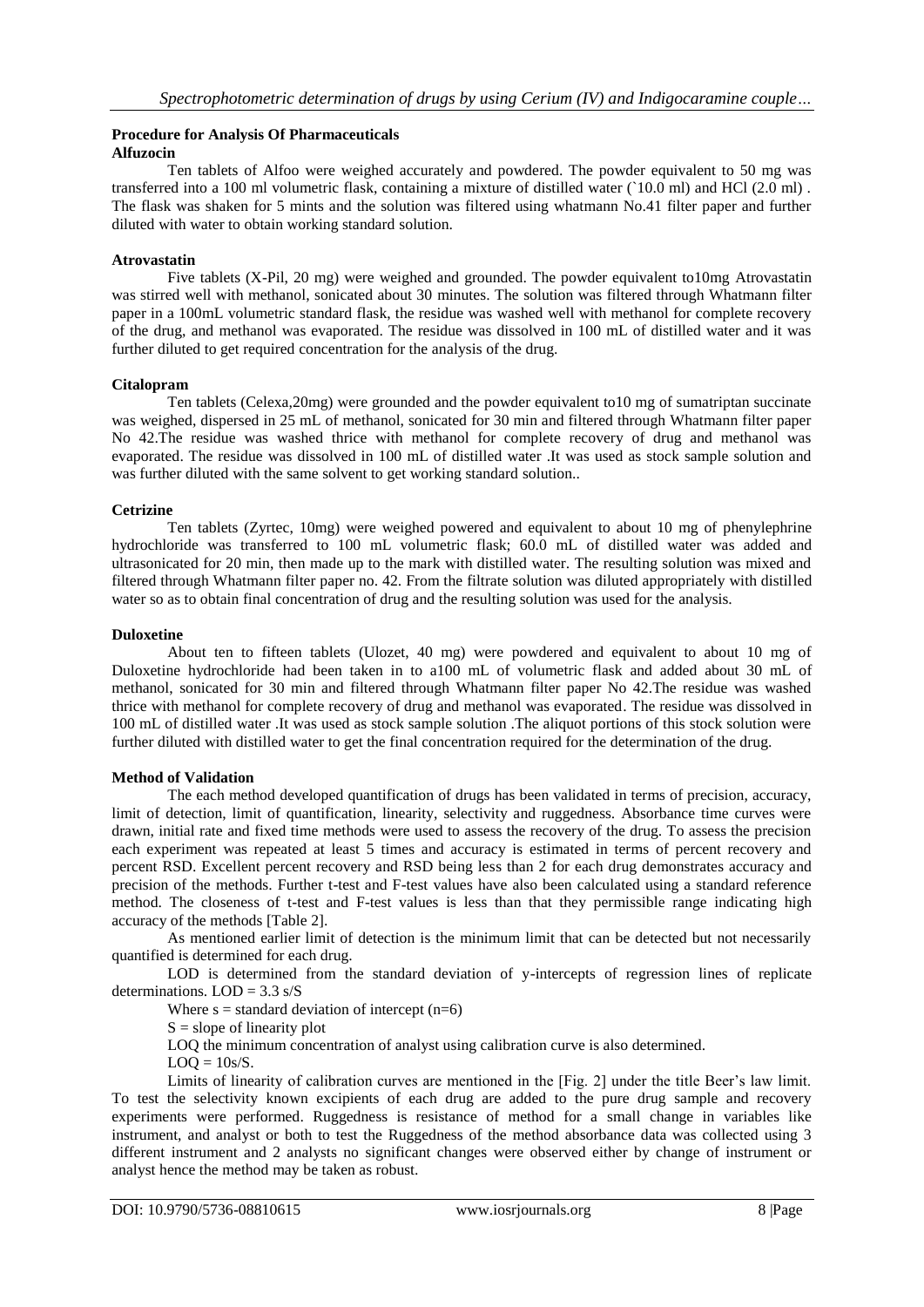# **Factors Effecting Absorbance Effect of Acid Concentration**

To study the effect of acid concentration, different types of acids were examined  $(H_2SO_4, H_3PO_4$ and CH3COOH) to achieve maximum yield of Redox reaction. The results indicated that the sulphuric acid was the preferable acid with Ce (IV) as oxidant. The reaction was performed in a series of 10 mL volumetric flask containing 8.0  $\mu$ gmL<sup>-1</sup> Of the cited drugs, different volumes (0.5–2.5 mL) of 2.0 N H<sub>2</sub>SO<sub>4</sub> and 1 mL of Ce(IV) (4.0x 10<sup>-3</sup>M) were added. After 5.0 min of heating time at  $60 \pm 2^{\circ}$ C in a water bath, the solution was cooled for about 3.0 min, 1.0 mL of Indigo caramine dye were added, then complete to 10 mL total volume with water. It was found that the maximum absorbance was obtained at 1 mL of 2 N  $H_2SO_4$ . Above this volume, the absorbance decreased therefore, a volume of 1 mL of 2 N  $H_2SO_4$  was used for all measurements.

# **Effect of Heating Time**

In order to obtain the highest and most stable absorbance, the effect of heating time on the oxidation reaction of drugs were catalyzed by heating in a water bath at  $60 \pm 2^{\circ}$ C for the periods ranging for 2.5-20 min. the time required to complete the reaction and maximum absorbance was obtained after 5.0 min of heating. After oxidation process, the solution must be cooled at least for 3.0 min before addition of dye.

# **Effect of Oxidant Concentration**

When a study on the effect of Ce (IV) on color development was performed, it was observed that in both cases the absorbance increased with increase in the volume of Ce (IV). It reached maximum when 1 mL of 200µg mL<sup>-1</sup> Ce (IV) solution was added to a total volume of 10 mL for drugs solutions. The color intensity decreased above the upper limits. Therefore, 1 mL of 200  $\mu$ g mL<sup>-1</sup> Ce (IV) was used for all measurements.

# **Effect of Dye Concentration**

In order to ascertain the linear relationship between the volume of added Ce (IV) and the decrease in absorbance of Indigo caramine dye, experiments were performed using 1 mL of 2 N  $H_2SO_4$  with varying volumes of Ce (IV). The decrease in absorbance was found to be linear up to the 1 mL of 200  $\mu$ g mL<sup>-1</sup> Ce (IV) with optimum volume 1.0 ml of Indigo caramine dye for fixed concentration drug solution. The color was found to be stable up to 24 hours.

# **Analysis of Pharmaceuticals**

To test the applicability of the method developed solution of pharmaceutical tablets solutions containing drug in the Beer's Law limit were chosen. To assess the precision each tablet analysis was repeated at least 6 times and accuracy is estimated in terms of percent recovery and percent RSD. Excellent percent recovery and RSD being less than 2 for each drug demonstrates applicability of the methods for pharmaceutical analysis [Table 2]. Further t-test and F-test values have also been calculated using a standard reference method. The closeness of t-test and F-test values is less than that they permissible range indicating excellent applicability of the methods for pharmaceutical analysis [Table 3]. The excellent recovery studies indicate that methods developed can be applied to pharmaceutical analysis without hesitation.

# **III. Results and Discussion**

The ability of Cerium (IV) sulphate(CAS) to oxidize drugs, and bleach the color of amaranth dye is the basis of the indirect spectrophotometric method developed here. In this method the drugs were reacted with a measured excess of Cerium (IV) sulphate in acidic medium and the unreacted oxidant was determined by reacting with amaranth followed by absorbance measurement at 523 nm . The absorbance increased linearly with increasing concentration of drug, when increasing amounts of each drug were added to a fixed amount of 0.25% of CAS, consumed the latter and there occurred a concomitant fall in its concentration. When fixed amount of the dye was added to decreasing amount of oxidant, an concomitant increase in the concentration of dye resulted. This was observed as a proportional increase in absorbance at the respective λmax with increasing concentration of each drug. One ml of 2N acid was used in the reaction, as this concentration was found ideal.  $D + Ce$  (IV)excess  $\rightarrow$  D oxidation product + Ce (III) + Ce (IV)unreacted : (1)

Ce (IV) unreacted + Indigocaramine  $\rightarrow$  oxidation product of rhodamine + unreacted Indigocaramine: (2) Measured spectrophotometrically at λmax =520 nm

Scheme 1: Reaction Scheme of the indirect determination of drug by oxidation with Ce (IV) sulphate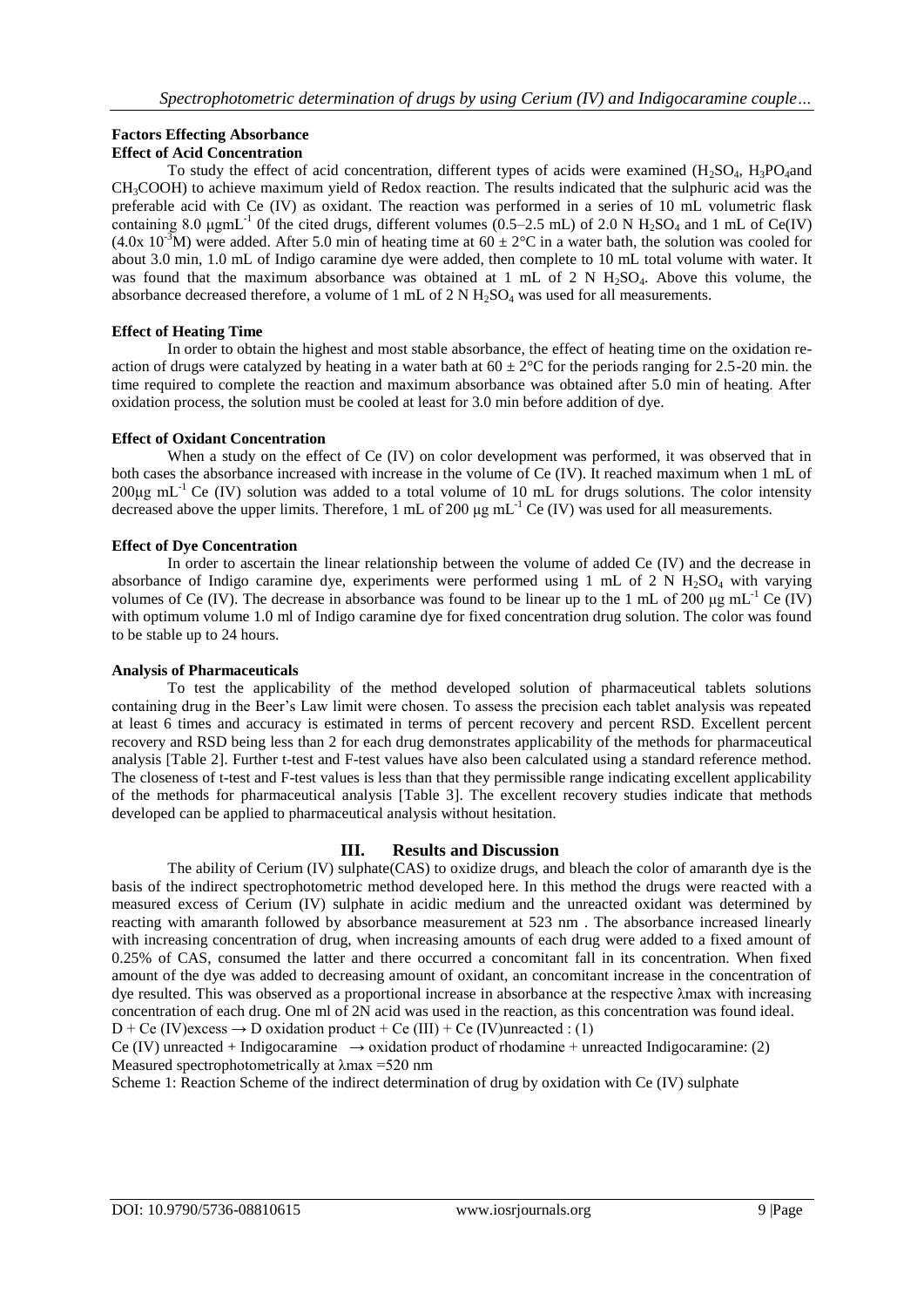## **Analytical Data**

A linear correlation was found between absorbance at λmax and concentration ranges, and sensitivity parameters such as molar absorptivity, Sandal's sensitivity, detection limit and quantification limit are presented in Table 1. Regression analysis of Beer's law data using the method of least squares was made to evaluate the slope (b), intercept (a), correlation coefficient (r) and is also given in [Table 1].

## **Accuracy And Precision**

The accuracy and precision of the methods were established by analyzing the pure drug solution at 6 different levels (with working limits). The relative error (%) which is a measure of accuracy & RSD (%) a measure of precision are summarized in Table 2 and reveal the high accuracy and precision of the methods.

# **IV. Conclusion**

The present study described the successful development of new, simple, sensitive, selective, accurate and rapid spectrohotometric method for the accurate determination of drugs each one in its pharmaceutical forms Cerium (IV) sulphate as the oxidizing reagent. There is no interference from additives and excipients. The method thus can be used in the determination of these drugs in pure and pharmaceutical formulations. So, it is the good alternative to the reported methods for the determination of these drugs.

## **Acknowledgement**

The authors are thankful to the Head, Department of Chemistry, Osmania University, and Hyderabad-500007 for providing facilities. One of the authors (VK) is thankful to UGC for JRF.



**FIG.2 Calibration Curves**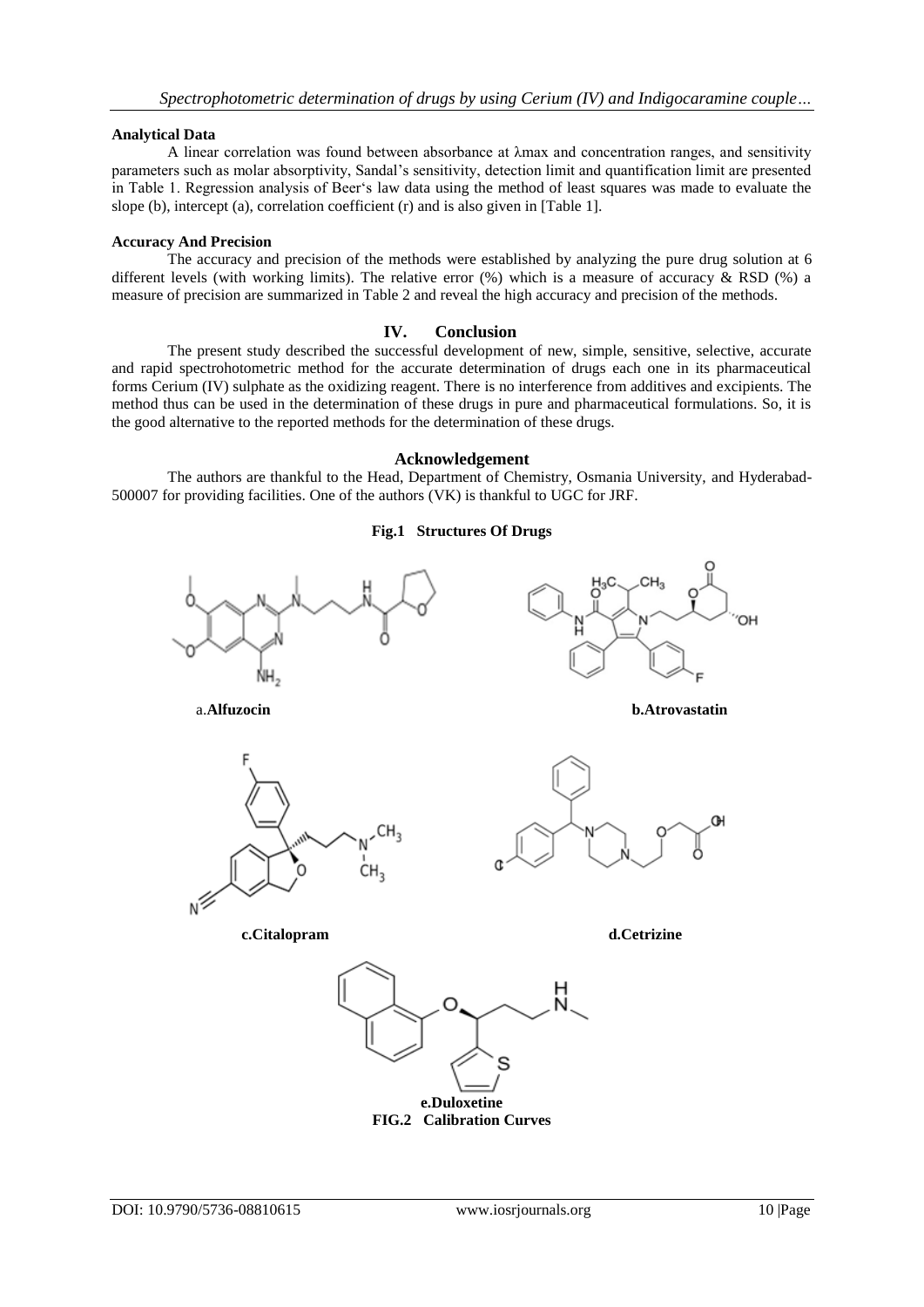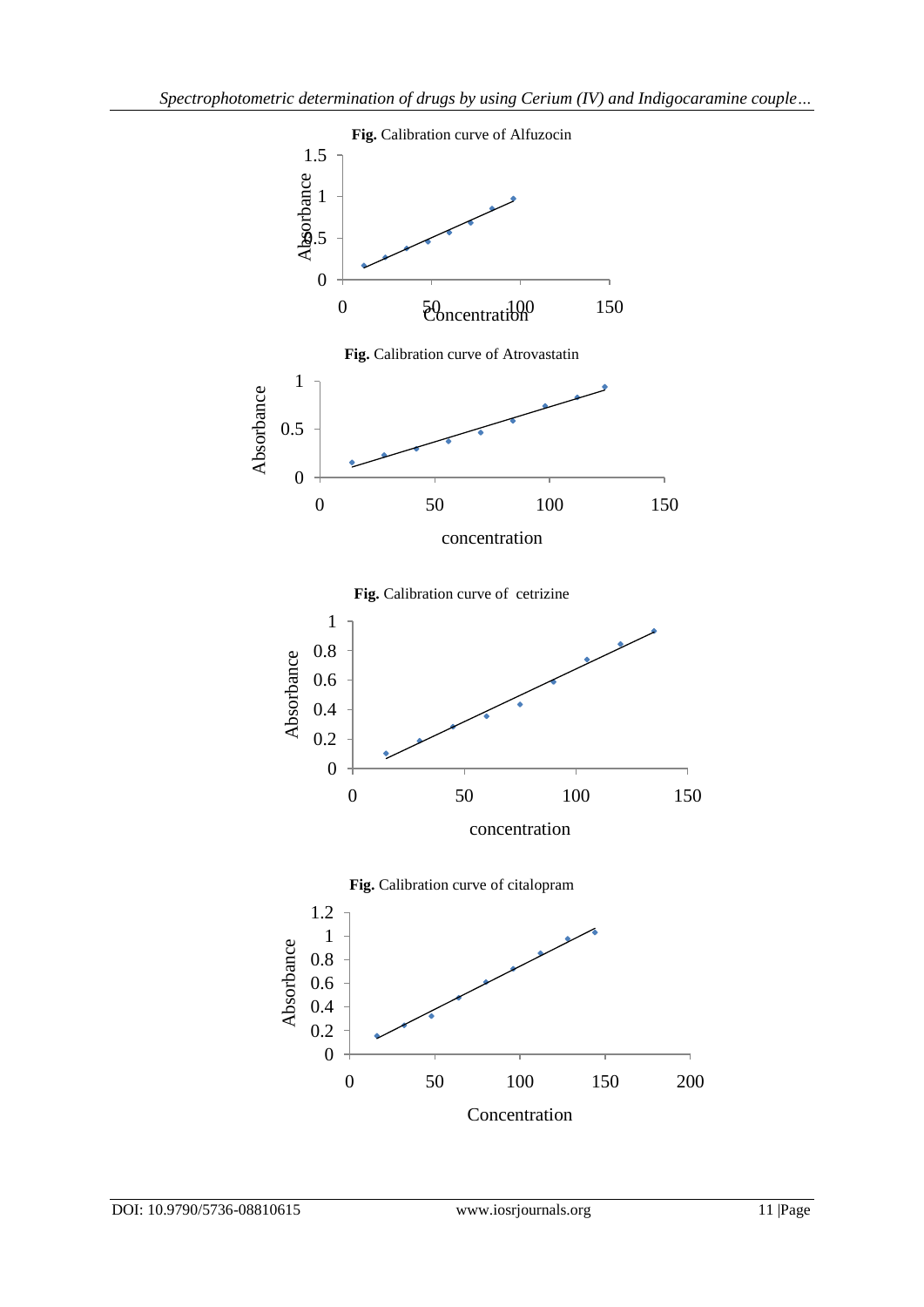

**Fig.** Calibration curve of duloxetin

**Table 1:** Analytical Parameters For Determination Of Drugs By Oxidation With Cerium (Iv) And Indigo Caramine.

|                                                          | $\ldots$ contain $\ldots$ , and mange caramics |                   |                     |                    |                    |  |  |  |
|----------------------------------------------------------|------------------------------------------------|-------------------|---------------------|--------------------|--------------------|--|--|--|
| <b>Property</b>                                          | <b>ALF</b>                                     | ATV               | CIT                 | <b>CET</b>         | <b>DUL</b>         |  |  |  |
| Name of the Drug                                         |                                                |                   |                     |                    |                    |  |  |  |
| $\lambda$ max (nm)                                       | 520                                            | 520               | 520                 | 520                | 520                |  |  |  |
| Beer's law limits ( $\mu$ g mL <sup>-1</sup> )           | 12-96                                          | 14-124            | 15-135              | 16-144             | 10-70              |  |  |  |
| Sandell Sensitivity ( $\mu$ g cm <sup>-2</sup> )         | 0.111                                          | 0.142             | 0.142               | 0.142              | 0.0714             |  |  |  |
| Slope(a)                                                 | 0.009                                          | 0.007             | 0007                | 0.007              | 0.014              |  |  |  |
| Intercept (b)                                            | 0.027                                          | 0.07              | $-0.038$            | 0.015              | 0.045              |  |  |  |
| Correlation coefficient (r)                              | 990                                            | 0.984             | 0.988               | 0.993              | 0.986              |  |  |  |
| Standard deviation of<br>intercept(S <sub>a</sub> )      | 0.0075                                         | 0.0073            | 0.0079              | 0.0085             | 0.0099             |  |  |  |
| <b>Limit of detection</b><br>$(\mu g \, \text{mL}^{-1})$ | 2.768                                          | 3.474             | 3.741               | 4.01               | 2.30               |  |  |  |
| Limit of quantification (µg<br>$mL^{-1}$ )               | 8.388                                          | 10.53             | 11.33               | 12.14              | 6.97               |  |  |  |
| <b>Regression equation</b><br>Y=b+ax                     | 0.027<br>$+0.009X$                             | 0.07<br>$+0.007X$ | $-0.038+$<br>0.007X | $0.015+$<br>0.007X | $0.045+$<br>0.014X |  |  |  |

**Table.2 Determination Of Accuracy And Precision Of The Methods On Pure Drug Samples.**

| Name of the | Name of the | Name of the | Name of the | Name of the | Name of the |  |
|-------------|-------------|-------------|-------------|-------------|-------------|--|
| Drug        | Drug        | Drug        | Drug        | Drug        | Drug        |  |
| Alf         | Alf         | Alf         | Alf         | Alf         | Alf         |  |
| Atr         | Atr         | Atr         | Atr         | Atr         | Atr         |  |
| Cit         | Cit         | Cit         | Cit         | Cit         | Cit         |  |
| Cet         | Cet         | Cet         | Cet         | Cet         | Cet         |  |
| Dul         | Dul         | Du1         | Dul         | Dul         | Dul         |  |
| Name of the | Name of the | Name of the | Name of the | Name of the | Name of the |  |
| Drug        | Drug        | Drug        | Drug        | Drug        | Drug        |  |
| Alf         | Alf         | Alf         | Alf         | Alf         | Alf         |  |
| Atr         | Atr         | Atr         | Atr         | Atr         | Atr         |  |
| Cit         | Cit         | Cit         | Cit         | Cit         | Cit         |  |
| Cet         | Cet         | Cet         | Cet         | Cet         | Cet         |  |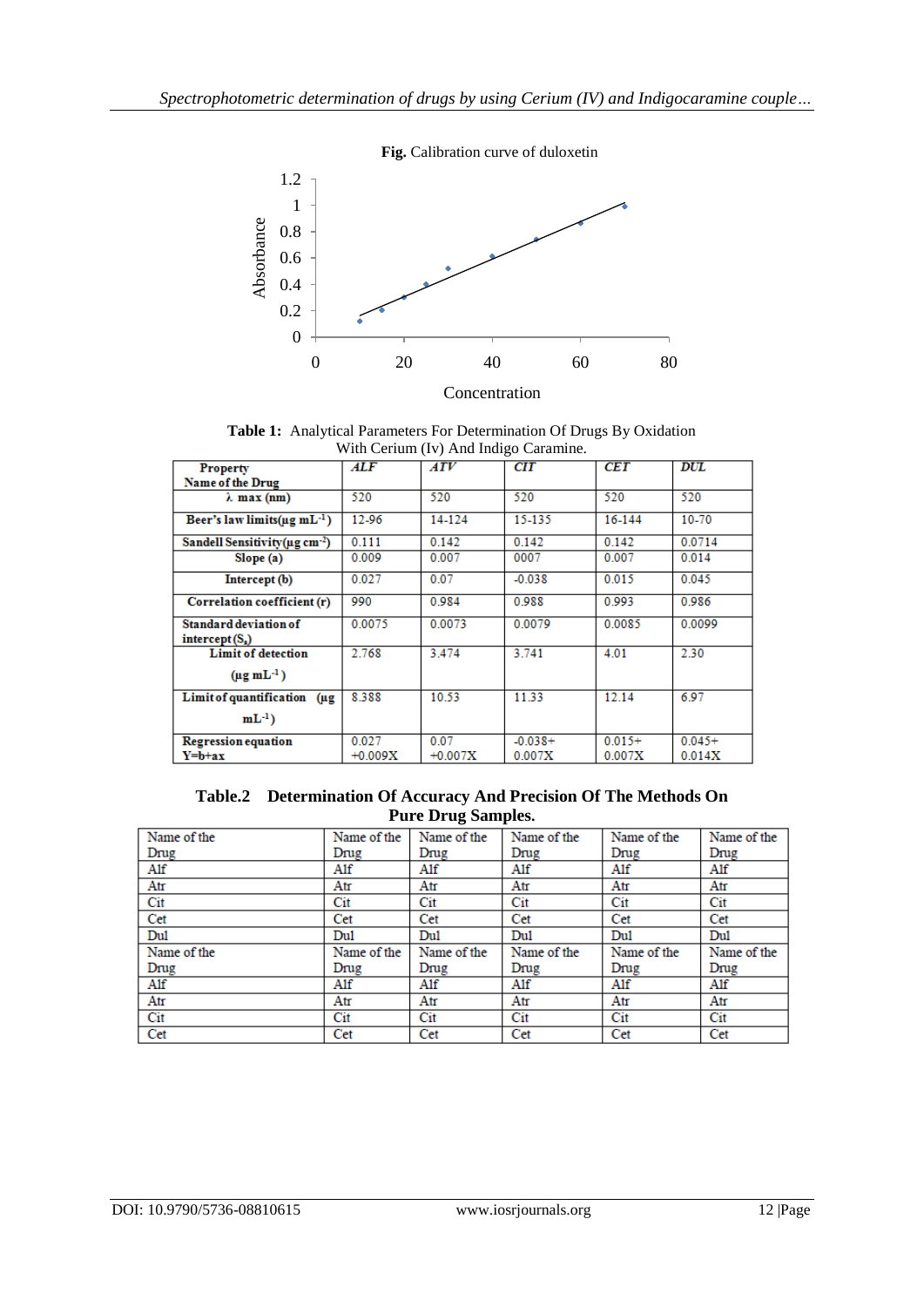| Name           | Amount                          | Amount                          | % Recovery | RSD%   | Proposed method  | Ref method          | t-test  | F-test  |
|----------------|---------------------------------|---------------------------------|------------|--------|------------------|---------------------|---------|---------|
| of the<br>Drug | Taken<br>$(\mu g \text{ ml-1})$ | Found<br>$(\mu g \text{ ml-1})$ |            |        | Mean<br>± SD     | Mean<br>$\pm$ SD    | $(*)$   | $(***)$ |
|                | 15                              | 15.09                           | 100.617    | 0.255  | 100.425          | [193]               | 0.7254  | 2.855   |
| Alf            |                                 |                                 |            |        | 0.255            | 99.98               | (2.45)  | (4.28)  |
|                | 30                              | 30.2                            | 100.673    |        |                  | ±0.152              |         |         |
|                | 45                              | 44.69                           | 100.231    |        |                  |                     |         |         |
|                | 60                              | 60.11                           | 100.176    |        |                  |                     |         |         |
|                | 20                              | 19.9                            | 99.52      | 0.604  | 100.08           | [164]               | 0.604   | 2.175   |
| Atr            | 40                              | 40.23                           | 100.57     |        | ±0.605           | 101.5<br>$\pm 0.41$ | (2.57)  | (4.95)  |
|                | 60                              | 59.76                           | 99.60      |        |                  |                     |         |         |
|                | 80                              | 80.51                           | 100.63     |        |                  |                     |         |         |
| Cit            | 25                              | 25.18                           | 100.73     | 0.509  | 100.329          | $[136]$             | 0.516   | 1.912   |
|                | 50                              | 50.16                           | 100.32     |        | ±0.511           | 98.73<br>$\pm 0.37$ | (0.745) | (0.711) |
|                | 75                              | 75.62                           | 100.82     |        |                  |                     |         |         |
|                | 100                             | 99.7                            | 99.70      |        |                  |                     |         |         |
| Cet            | 30                              | 29.47                           | 99.11      | 0.658  | 99.932<br>±0.657 | $[214]$             |         |         |
|                | 60                              | 60.28                           | 100.46     |        |                  |                     |         |         |
|                | 90                              | 89.72                           | 99.69      |        |                  |                     |         |         |
|                | 120                             | 120.6                           | 100.47     |        |                  |                     |         |         |
| Dul            | 15                              | 14.88                           | 99.22      | 0.7024 | 99.93<br>±0.702  |                     |         |         |
|                | 30                              | 30.19                           | 100.64     |        |                  |                     |         |         |
|                | 50                              | 49.73                           | 99.46      |        |                  |                     |         |         |
|                | 65                              | 65.27                           | 100.42     |        |                  |                     |         |         |

**Table 3** Results Of Assay Of Tablets By The Proposed Methods And Statastical Evaluation And Recovery Experiments By Standara Addition Method.

#### **References**

- [1]. Radha, G. V; Santosh Naidu, M. Design of transdermal films of alfuzocin HCl by using a natural polymer tamarind seed polysaccharide extract. Scholars Research Library Der Pharmacia Lettre, 5 (3), 2013, 457-464.
- [2]. Safwan Ashour, M.; Fawaz Chehna, and Roula Bayram. Spectrophotometric Determination of Alfuzosin HCl in Pharmaceutical Formulations with some Sulphonephthalein Dyes. Int J Biomed Sci., 2(3), 2006,273–278.
- [3]. D. Ravikumar , S.V.M. Vardhan, D. Ramachandran and C. Rambabu. Development of new spectrophotometric methods for the determination of Alfuzosin hydrochloride in bulk and pharmaceutical formulations, Oriental Journal of Chemistry, 24(2), 2008, 725-728.
- [4]. Kanchan Chauhan. First and Second Derivative Spectrophotometric Methods for Determination of Alfuzosin in Pharmaceutical Dosage. American journal of pharmacy and health research, 2(7), 2014, 291-98.
- [5]. Mona M. Abdel-Moety, Nagiba Y.M. Hassan, Samar G. Abdel-Hamid, Abdel-Aziz A. Abdel-Aleem. Spectrophotometric and Potentiometric Methods for the Determination of Alfuzosin Hydrochloride and Doxazosin Mesylate in Drug Substances and Drug products. International Journal of ChemTech Research, 6(5), 2014, 2875-2886.
- [6]. K. Damodar Reddy, B. Vijay Kumar, K. Sayanna & G.Venkateshwalu. Spectrophotometric determination of drugs based on oxidation by acidic KMnO4. World journal of pharmacy and pharmaceutical sciences, 3(8),2014,812-824.
- [7]. Ashok K. Shakya , Tawfiq A. Arafat, Ahmad Abuawaad, Hamza Al-Hroub, Munther Melhim. Simple and Rapid HPLC Method for the Determination of Alfuzosin in Human Plasma. Jordan Journal of Pharmaceutical Sciences, 3(1), 2010.
- [8]. Salah Fayed A, Abdel-Aaty Shehata M, Yehia Hassan N, El-Weshahy S.A. Validated HPLC and HPTLC stability-indicating methods for determination of alfuzosin hydrochloride in bulk powder and pharmaceutical formulations. J Sep Sci., 29(18),2006 ,2716-24.
- [9]. Noel Alex Gomes. Ashutosh Pudage , Santosh S. Joshi. Rapid and Sensitive LC–MS Method for the Simultaneous Estimation of Alfuzosin and Dutasteride in Human Plasma . Chromatographia , 69(1),2008,9-18.
- [10]. Safwan Ashour and Mouhammed Khateeb. Conductometric Titration Method for Determination of Alfuzosin Hydrochloride and Fexofenadine Hydrochloride Using Sodium Tetraphenylborate. Canadian Chemical Transactions, 1(4),2013, 292-304.
- [11]. B. Mohammed Ishaq, Dr. K. Vanitha Prakash, C. Hari Kumar, G. Usha Rani,P. Ramakrishna . Colorimetric Determination of Alfuzosin HCl in Pharmaceutical Formulations. Journal of Pharmacy Research, 4(1),2011,226-228.
- [12]. A.Rajasekaran, R.Sasikumar, J.Dharuman. Simultaneous RP-HPLC method for the stress degradation studies of atorvastatincalcium and ezetimibe in multicomponent dosage form. Ars Pharm. 52(3), 2011, 12-18.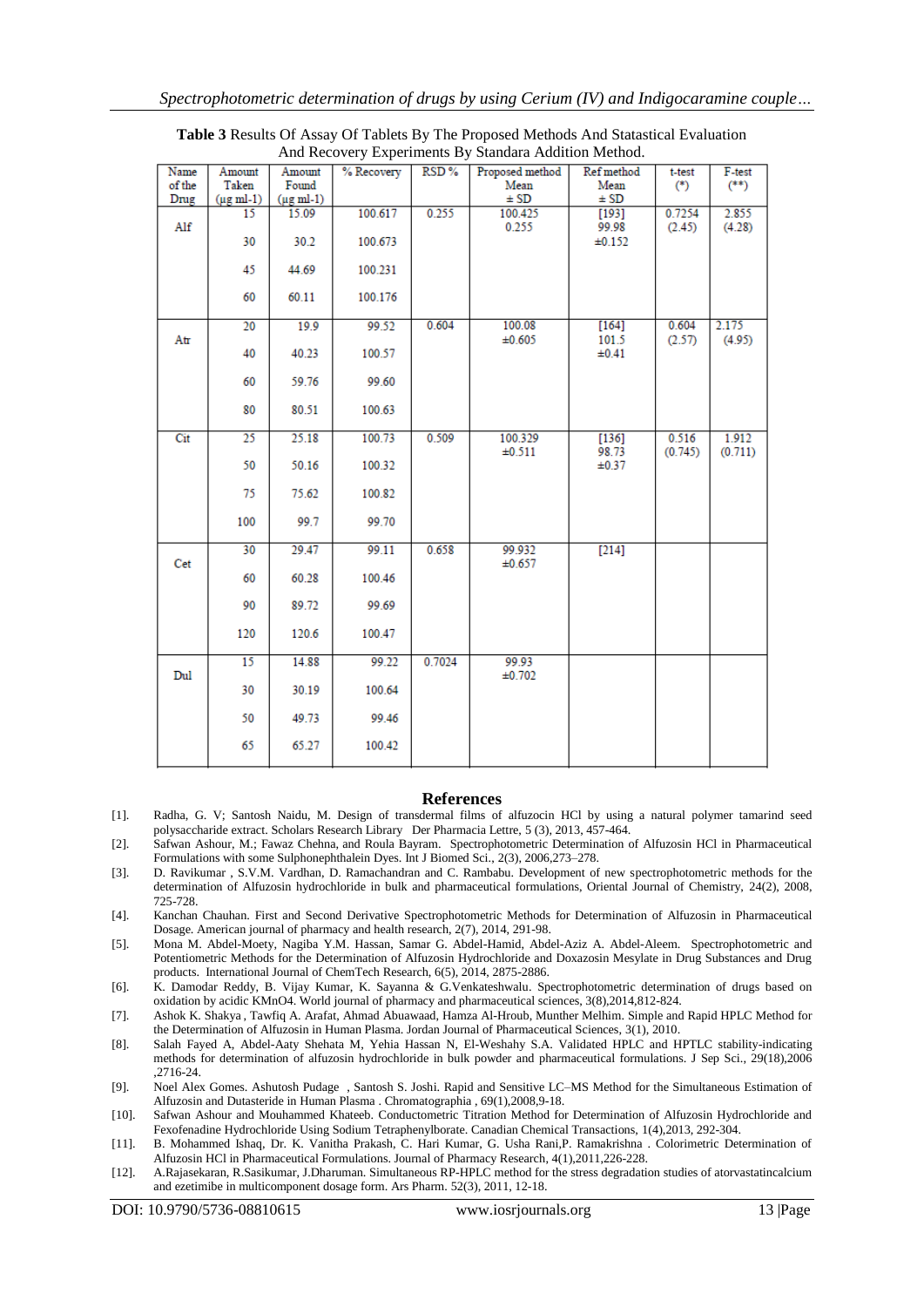- [13]. R Savithri, N Sai Sree Bindu, P Shiva Bhargavi, D H H Theja and P Ramalingam. Dual Wavelength UV Spectrophotometric Method for Simultaneous Estimation of Atorvastatin and Ezetimibe in bulk and their combined Tablet Dosage Form. Der Pharmacia Sinica, 2(5),2011, 251-258
- [14]. Baldha R. G., Patel Vandana. B.and Mayank Bapna. Simultaneous Spectrophotometric Determination of Atorvastatin Calcium and Ezetimibe in Tablet Dosage Form. Int.J. PharmTech Res. 1(2),2009,233-236.
- [15]. S. Dey, S. Sarkar, J. Malakar, A. Ghosh, A. Gangopadhyay, B. Mazumder. Spectrophotometric method for simultaneous determination of atenolol and atorvastatin in tablet dosage forms. Int JPharm Biomed Res. 3(1), 2012, 40-43.
- [16]. R Savithri, N Sai Sree Bindu, P Shiva Bhargavi, D H HTheja and P Ramalingam.Dual Wavelength UV Spectrophotometric Method for Simultaneous Estimation of Atorvastatin and Ezetimibe in bulk and their combined Tablet Dosage Form. Der Pharmacia Sinica, 2 (5),2011, 251-258.
- [17]. P. Nagaraju, Pasumarthy, NV Gopal, VDN Srinivas, and SVN Padma. Spectrophotometric Methods for the Determination of Atorvastatin Calcium in Pure and It's Pharmaceutical Dosage Forms. Asian J. Research Chem, 1(2),2008,64-66.
- [18]. George M.Mekhail, Amany O.Kamel, Gehanne A.S.Awad, Nahed D.Mortada. Anticancer effect of atorvastatin nanostructured polymeric micelles based on stearyl-grafted chitosan, InternationalJournal of Biological Macromolecules. 51,2012,351–363.
- [19]. A.Zarghi, A.Shafaati , S.M.Foroutan, A.Khoddam. A simple and rapid HPLC method for the determination of atorvastatin in human plasma with UV detection and its application to pharmacokinetic studies. Arzneimittelforschung. 55(8),2005,451-4.
- [20]. Zahid Zaheer, M.N.Farooqui, A.A.Mangle, A.G.Nikalje. Stability-indicating high performance liquid chromatographic determination of atorvastatin calcium in pharmaceutical dosage form, African Journal of Pharmacy and pharmacology 2(10),2008,204-210.
- [21]. A.Patel , C.Macwana , V.Parmar , S.Patel. Simultaneous determination of atorvastatin calcium, ezetimibe, and fenofibrate in a tablet formulation by HPLC. J AOAC Int. 95(2), 2012,419-23.
- [22]. Sandeep S. Sonawane, Atul A.Shirkhedkar, Ravindra A. Fursule, Sanjay J. Surana. Application of UV-Spectrophotometry and RP-HPLC for Simultaneous Determination of Atorvastatin Calcium and Ezetimibe in Pharmaceutical Dosage Form. Eurasian J. Anal. Chem.1(1),2006,31-41.
- [23]. Zahid Zaheer, M.N.Farooqui, A.A.Mangle, A.G.Nikalje. Stability-indicating high performance liquid chromatographic determination of atorvastatin calcium in pharmaceutical dosage form, African Journal of Pharmacy and pharmacology.2(10), 2008,204-210.
- [24]. Srinivasa Rao Polagania, Nageswara Rao Pilli, Ramakrishna Gajula, Venkateswarlu Gandu. Simultaneous determination of atorvastatin, metformin and glimepiride in human plasma by LC–MS/MS and its application to a human pharmacokinetic study. Journal of Pharmaceutical Analysis. 3(1), 2013,9–19.
- [25]. G.Bharat Chaudhari, M. Natvarlal Patel, B.Paresh Shah, J.Laxman Patel, P.Vipul Patel. Stability-Indicating Reversed-Phase Liquid Chromatographic Method for Simultaneous Determination of Atorvastatin and Ezetimibe from Their Combination Drug Products, Journal of AOAC International, 90(6), 2007, 1539-1546.
- [26]. Mohie M.K. Sharaf El-Dina,Fathy M.M. Salamab,Mohamed W.I. Nassarb,Khalid A.M. Attiab,Mohamed M.Y. Kaddaha.Validated spectrofluorimetric method for the determination of atorvastatin in pharmaceutical preparations. Journal of Pharmaceutical Analysis.2(3),2012,200-205.
- [27]. L.Kristoffersen, A.Bugge, E.Lundanes, L.Slørdal. Simultaneous determination of citalopram, fluoxetine, paroxetine and their metabolites in plasma and whole blood by high-performance liquid chromatography with ultraviolet and fluorescence detection. J Chromatogr B Biomed Sci Appl. 734(2),1999,229-46.
- [28]. XQ Cao, XY Chen, YF Zhang, DF Zhong. Determination of citalopram in human plasma with LC-MS/MS method and its bioequivalent evaluation, Yao Xue Xue Bao. 42(4), 2007,450-4.
- [29]. Tao Jianga, Zhengxing Ronga, Liang Penga, Bing Chen,Yifan Xiea, Congying Chena, Jing Sun,Yiping Xu,Yang Lua, Hongzhuan Chena. Simultaneous determination of citalopram and its metabolite in human plasma by LC–MS/MS applied to pharmacokinetic study. Journal of Chromatography B. 878( 5–6), 2010, 615–619.
- [30]. SG Vasantharaju, S Lakshmana Prabu, A Jacob. Spectrofluorimetric method for determination of citalopram in bulk and pharmaceutical dosage forms. Indian Journal of pharmaceutical sciences. 70(5), 2008 , 647-648.
- [31]. Badiadka Narayana and Kunnummel Veena . Spectrophotometric Determination of Citalopram Hydrobromide in Pharmaceuticals. J. Mex. Chem. Soc. 54(2), 2010, 98-102.
- [32]. Raza, TM.Ansari. Spectrophotometric determination of citalopram hydrobromide in tablet dosage form using chloranil. Pak J Pharm Sci. 27(2), 2014 , 255-60.
- [33]. Asad Raza and Tariq Mahmood Ansari . Spectrophotometric determination of citalopram hydrobromide in tablet dosage form using chloranil. Pak. J. Pharm. Sci., 27(2),2014,255-260.
- [34]. M.N.Khan, MR.Jan, J.Shah, SH.Lee. A validated silver-nanoparticle-enhanced chemiluminescence method for the determination of citalopram in pharmaceutical preparations and human plasma.Luminescence. 29(3), 2014 , 266-74.
- [35]. Tamer Awad Ali, Gehad G. Mohamed, A. M. Al-Sabagh, M. A. Migahed. A New Screen-printed Ion Selective Electrode for Determination of Citalopram Hydrobromide in Pharmaceutical Formulation. Chin J Anal Chem, 42(4), 2014, 565–572.
- [36]. Henri P. A. Nouwsa, Cristina Delerue-Matosa and Aquiles A. Barros. Electrochemical Determination of Citalopram by Adsorptive Stripping Voltammetry–Determination in Pharmaceutical Products. Analytical Letters. 39(9), 2006, 1907-1915.
- [37]. SEVGI TATAR ULU. Extractive Spectrophotometric Determination of CetirizineDihydrochloride in Pure and Pharmaceutical Preparations. Journal of Food and Drug Analysis,18(6), 2010, 440-446.
- [38]. F. Sattary Javid, A. Shafaat, A. Zarghi. Determination of cetirizine and its impurities in bulk and tablet formulation using a validated capillary zone electrophoretic method. Journal of Analytical Chemistry. 69(5),2014, 442-447.
- [39]. A.M.Y. Jabera, H.A. A Sherifeb, M.M. A Omarib, A.A. Badwanb. Determination of cetirizine dihydrochloride, related impurities and preservatives in oral solution and tablet dosage forms using HPLC. Journal of Pharmaceutical and Biomedical Analysis . 36(2), 2004,341–350.
- [40]. C.K.Kim, K.J. Yeon, E.Ban, M.J.Hyun, J.K.Kim, M.K.Kim, S.E.Jin and J.S.Park. Narrow-bore high performance liquid chromatographic method for the determination of cetirizine in human plasma using column switching. J. Pharm. Biomed. Anal.37, 2005, 603-609.
- [41]. Effat Souri, Ali Hatami, Nazanin Shabani Ravari, Farhad Alvandifar, and Maliheh Barazandeh Tehrani. Validating a Stability Indicating HPLC Method for Kinetic Study of Cetirizine Degradation in Acidic and Oxidative Conditions. Iran J Pharm Res. 12(2), 2013,287–294.
- [42]. S.N.Makhija and P.R.Vavia. Stability indicating HPTLC method for the simultaneous determination of pseudoephedrine and cetirizine in pharmaceutical formulations. J. Pharm. Biomed. Anal. 25,2001,663-667.